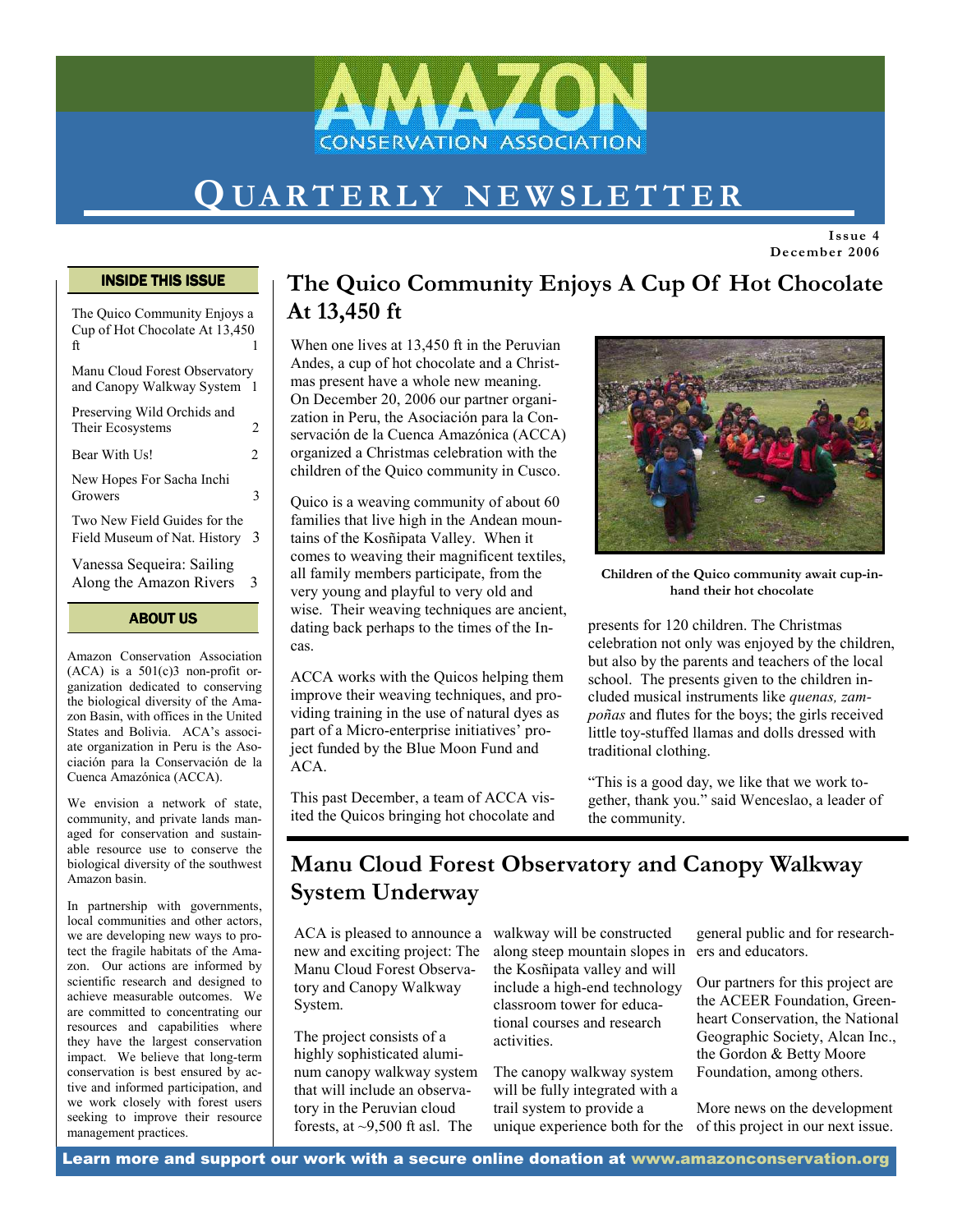#### **CURIOSITIES**



Giant river otters are the largest otters in our planet. This otter species (Pteronura brasiliensis) is endemic to South America's rainforest habitat. Unfortunately it is an endangered species listed in the IUCN Red List.



Chlorornis riefferii or Grassgreen Tanager is normally found in tropical forests of altitudes between 1,500 and 3,350 m. This particular individual was photographed at our Wayqecha Cloud Forest Research Station (2,900masl).



Hyla armata is a frog species that grows spine-like projections from the chest and thumbs during the breeding season.

### Preserving Wild Orchids and Their Ecosystems

 Wild orchids are disappearing in Latin America due to over-collection and loss of habitat. Peru alone has lost more than 13 percent of its forest from 1950-1992. Thankfully, scientists, students and local resident naturalists are collaborating to document and conserve wild orchids of the neotropics and their ecosystems. In addition to discovering new orchids, there is a comprehensive orchid inventory monitoring program that provides a baseline for documenting overall ecosystem's health.

Team members from the Andes to Amazon Biodiversity Program (AABP) at the Botanical Research Institute of Texas (BRIT) in collaboration with ACA are studying wild orchids in the Andes-Amazon region of southeast Peru. The project is currently based at ACA's Los Amigos Biological Station and Wayqecha Research Station, covering transitional region where the Andes Mountains slope down to meet with the Amazon basin. Experts in the field say that research in Wayqecha could help promote conservation in the area and ensure the protection of these wild orchids and their ecosystem for many years.

The main goals are to study the diversity and ecology of wild orchids and to document this work through the publication of checklists, field guides, scientific papers and an online database. A major goal of the orchid project is to study the effect of habitat, season and elevation on the



The above orchid, Telipogon sp. is one of the hundreds of amazing orchids that can be found in the cloud forests and that are being documented now thanks to the AABP team

change in orchid species diversity and ecology. So far the project has been a success. The AABP field team collected 60 species of flowering or fruiting orchids from forest and wetland areas around the Los Amigos Biological Station in September 2005. In Wayqecha Research Station, in only five days of initial fieldwork in 2004, the AABP team documented 110 orchids in Wayqecha forests.

Orchid scientists and orchid enthusiast are invited to view the AABP orchid collection online at the AABP Atrium website (atrium. andesamazon.org), where one can view digital images of orchids and other plants collected by project botanists.

#### Bear with us!

At the end of last year we had a spectacled bear sighting at our Wayqecha Research Station. Two of our staff workers where doing maintenance work in a trail near the station when a strong, big, messy-coated bear slowly approached them. Our staff stood still, nervous, but still. The bear in turn, was quietly chewing a chunk of Bromelia sp. 5 meters was all that separated our staff from that powerful, robust but yet adorable beast.

The spectacled bear or Tremarc-

tos ornatus is an endangered species that can only be found in a few countries of South America. Although this type of bear is adaptable and can be found in many types of habitats, like rainforests, cloud forests, and even in desert lands, the rapid loss of habitat has been the main threat that pushed this bear species population close to extinction.

Over the past decade or so, conservation programs have made a tremendous effort to protect this animal's habitat



Spectacled bear climbing a tree at ACA's Wayqecha Cloud For-

and have contributed to a rebound in its population size. However, numbers are still very low and the spectacled bear continues to be listed under the IUCN Red List.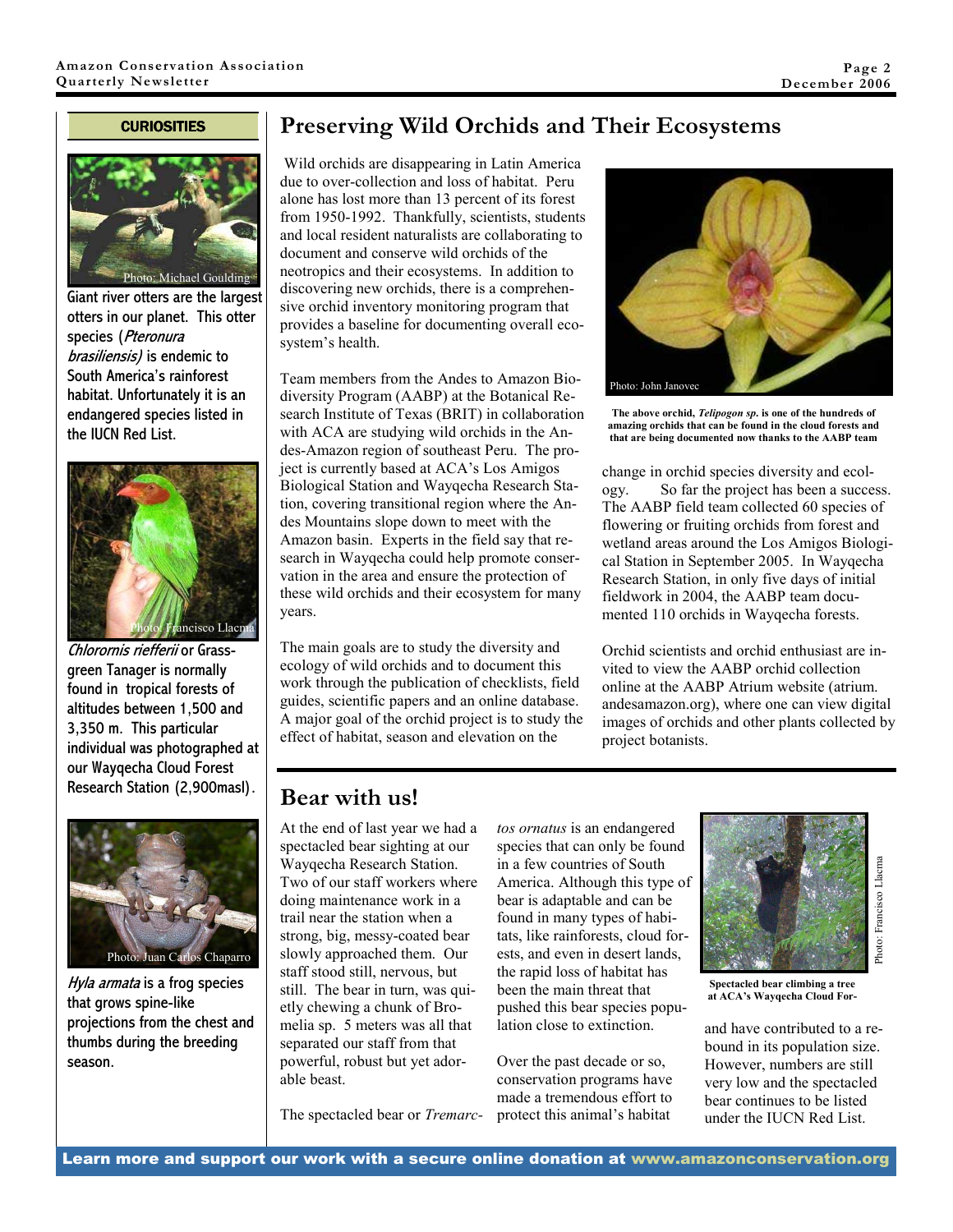## New Hopes for Sacha Inchi Growers

The Association of Sacha Inchi Growers in Manu (APASI-MANU) has signed an agreement with AgroIndustrias Amazonicas, Peru's main distributor of Sacha Inchi oil, to become one of its suppliers.

After several months of continuous conversations between APASI-MANU and AgroIndustrias Amazonicas, ACA's partner organization in Peru could finally facilitate an agreement that will benefit the Sacha Inchi growers of the Kosñipata valley.



Sacha Inchi has 48% of Omega 3

"We have achieved a unification of interests: the private sector, the community and the ACCA NGO, and this group can have only one result which is the confidence in the future." Said Mr. José Anaya, Director of AgroIndustrias Amazónicas.

This agreement is a milestone achievement of our Micro-enterprise initiatives' project, currently funded by the Blue Moon Fund.

Sacha Inchi, also known as Inca Inchi, is an Amazonian seed high in Omega 6 (36.8  $\%$ ) and Omega 3 (48.6 %). Being of vegetable origin, the Sacha Inchi oil has 0 cholesterol.

Learn more about Sacha Inchi at http://www. incainchi.es/home.htm

#### **CURIOSITIES**



Sloths are found mostly in Central and South America. This mammal has many fascinating characteristics: multichamber stomach, eats mostly leaves, slow digestion process, low metabolic rate (that is why it moves so slow, to conserve energy!), grows its fur unlike many other mammals, the hair grows in a direction away from its extremities and can sleep up to 20 hours a day!



Camera traps in our Los Amigos Research Station are an essential tool for researchers like Mogens Trolle, who surveyed mammals at ACA's Los Amigos Conservation Concession 2003. Among the many mammals photographed were: margay (picture above), ocelot, tapir, giant armadillo, jaguar, puma and white-lipped peccaries.

### Two New Field Guides For The Field Museum of Natural History

ACA is working with the Field Museum to produce two new field guides in 2007: hummingbirds and terrestrial mammals. Both field guides will depict species surveyed in the Madre de Dios Watershed, including species specifically for our Los Amigos Biological Station and our Wayqecha Cloud Forest Research Station.

There are many field guides produced at Los Amigos that are already available at the Field Museum website (www.

- Mamíferos (Mammals) del S.E. Perú by author Renata Leite Pit- · Trepadores y Epifitas of man.
- Reptiles del Centro Río Los Amigos, Manu y Tambopata by authors: von May, Emmons, Knell, Jacobs & Rodríguez.
- Arboles y Arbustos del Centro Río Amigos by authors Foster, Betz & Beltrán.
- Herbs of Centro Río Amigos by

aurthors Foster, Betz & Beltrán.

- fieldmuseum.org). These include: Palmas of Centro Río Amigos by authors Foster, Betz & Beltrán.
	- Centro Río Amigos by authors Foster, Betz & Beltrán.

Make sure you read our Cicra Letter to learn about other research projects being conducted at our Los Amigos Research Station.

## Vanessa Sequeira: Sailing Along The Amazon Rivers

As some of you may remember, Vanessa Sequeira, a dear friend of us and colleague past away in Brazil last year while doing her thesis research.

Vanessa joined the ACA family in 1999 dedicating herself to work with Brazil nut producers and setting thus the foundations of our now fullyestablished and successful Brazil nut Project (PCC). As a way of remembering

Vanessa, our partner organization in Peru, ACCA, built a boat and named it after her. The "Vanessa Sequeira" is

now sailing along the Madre de Dios River in the Amazon basin.



A group of children on its way to CICRA on board the Vanessa Sequeira